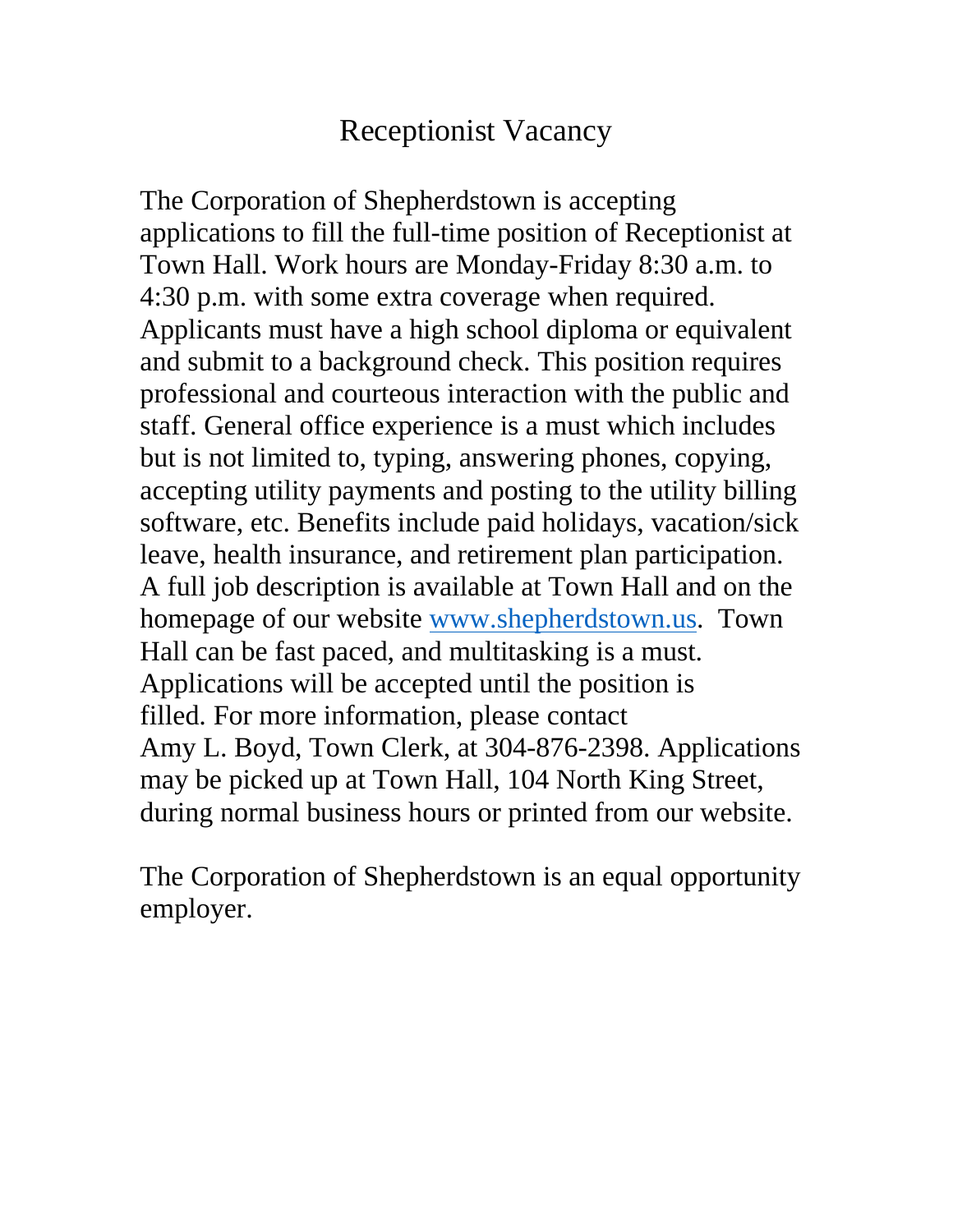### **Job Description**

### **Title: Receptionist**

### **Position: Full-time 40 hours per week**

### **Immediate Supervisor: Town Clerk**

- 1. Greeting customers and assisting with their concerns and/or directing them to the appropriate department
- 2. Answering, screening, and forwarding phone calls
- 3. Perform clerical receptionist duties such as filing, photocopying, transcribing, faxing, etc.
- 4. General office duties (i.e. maintaining the office equipment, ordering supplies, keeping the office presentable)
- 5. Providing administrative support to various departments
- 6. Accepting utility payments and other miscellaneous payments and posting to the utility billing software

 $\mathcal{L}_\text{G}$  , and the contribution of the contribution of the contribution of the contribution of the contribution of the contribution of the contribution of the contribution of the contribution of the contribution of t

- 7. Other duties as assigned
- 8. Maintain public notice board with agendas and other notices

#### **QUALIFICATIONS/REQUIREMENTS**

- 1. HIGH SCHOOL DIPLOMA OR EQUIVALENT
- 2. MUST BE ABLE TO PASS A BACKGROUND CHECK
- 3. PROFICIENCY IN MICROSOFT OFFICE SUITE
- 4. HANDS-ON EXPERIENCE WITH OFFICE EQUIPMENT
- 5. SOLID WRITTEN AND VERBAL COMMUNICATION SKILLS
- 6. ABILITY TO WORK WITHOUT SUPERVISION
- 7. EXCEPTIONAL CUSTOMER SERVICES SKILLS AND PROFESSIONAL PHONE MANNER
- 8. MAINTAIN AN ORGANIZED WORKSPACE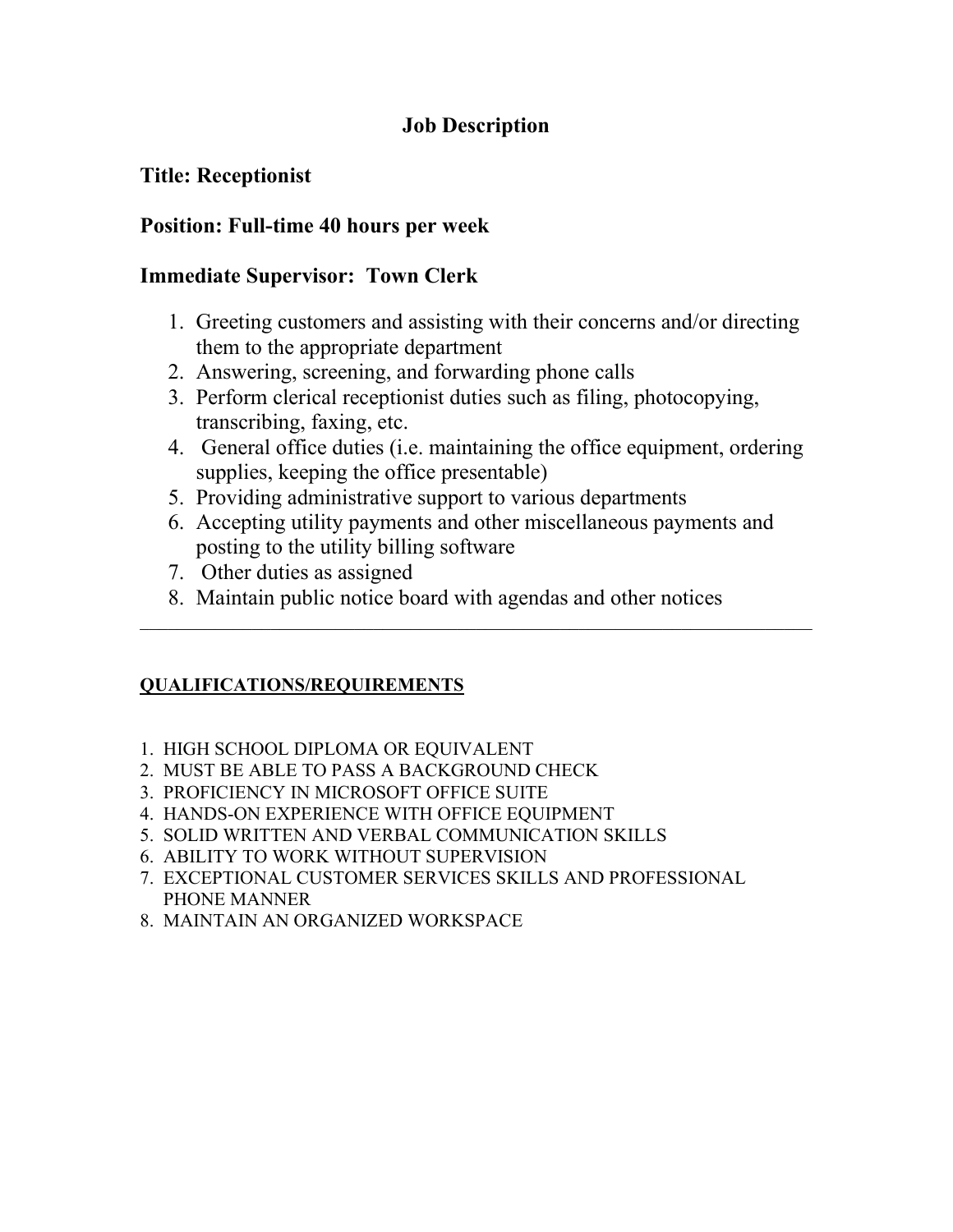

### **Corporation of Shepherdstown 104 North King Street P.O. Box 248 Shepherdstown, WV 25443 304-876-2312**

We consider applicants for all positions without regard to race, color, religion, creed, gender, national origin, age, disability, marital or veteran status, sexual orientation, or any other legally protected status.

### (*PLEASE PRINT)*

| <b>Position Applied For</b> | Date of Application |
|-----------------------------|---------------------|
|                             |                     |
|                             |                     |

| <b>Last Name</b>    | <b>First Name</b> |              | Middle Name                   |
|---------------------|-------------------|--------------|-------------------------------|
|                     |                   |              |                               |
| Address             | City              | <b>State</b> | Zip Code                      |
|                     |                   |              |                               |
| Telephone Number(s) |                   |              | <b>Social Security Number</b> |
|                     |                   |              |                               |

EQUAL OPPORTUNITY EMPLOYER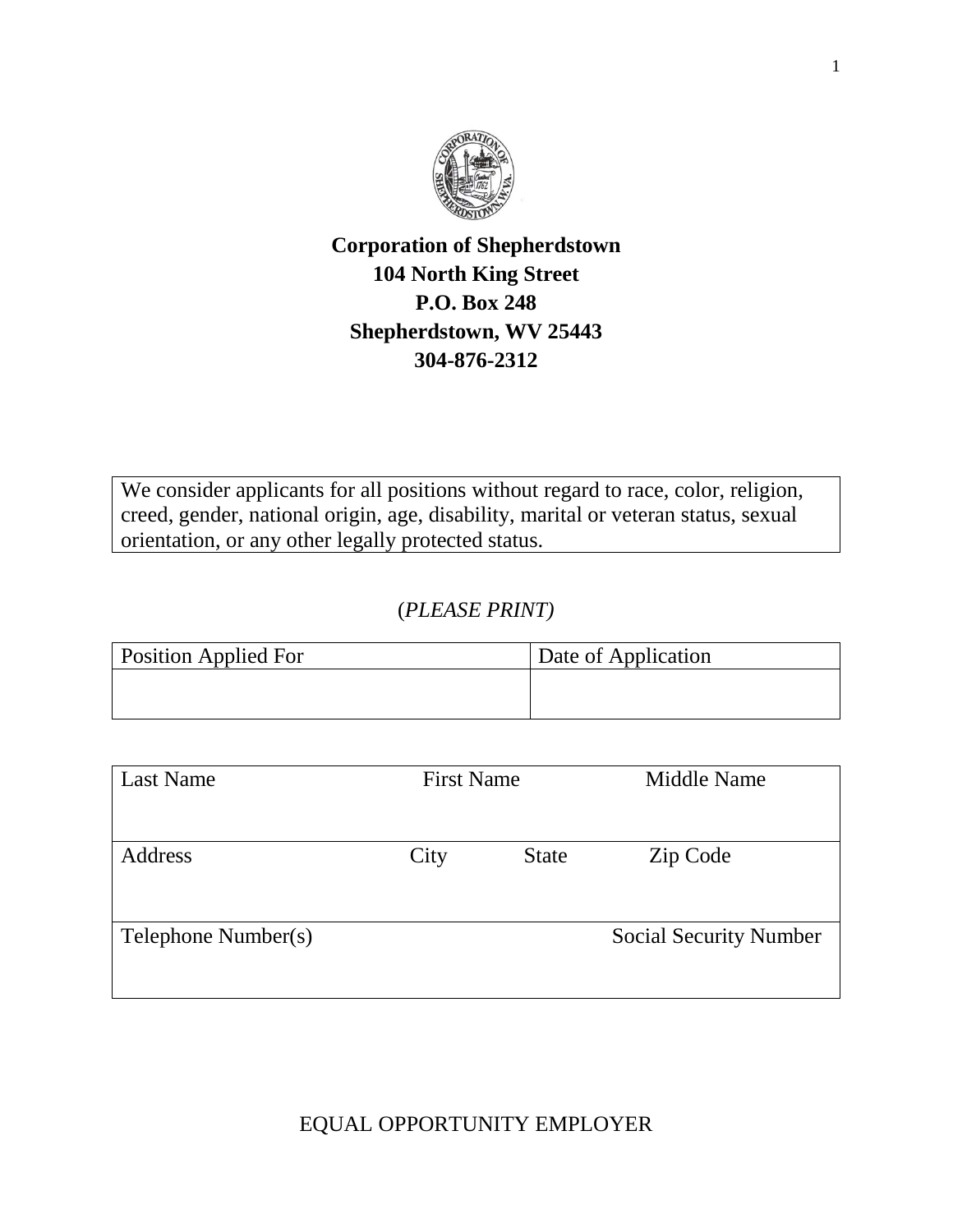| If you are under 18 years of age, can you provide a required proof of eligibility to                                                                                         |  |                 |  |  |
|------------------------------------------------------------------------------------------------------------------------------------------------------------------------------|--|-----------------|--|--|
| work?                                                                                                                                                                        |  | $Yes$ No $\_\_$ |  |  |
| Have you ever filed an application with us before?                                                                                                                           |  | $Yes$ No $\_\_$ |  |  |
| If yes, give date:                                                                                                                                                           |  |                 |  |  |
| Have you ever been employed with us before?                                                                                                                                  |  | $Yes$ No $\_\_$ |  |  |
| If yes, give date:                                                                                                                                                           |  |                 |  |  |
| Are you currently employed?                                                                                                                                                  |  | $Yes$ No $\_\_$ |  |  |
| May we contact you present employer?                                                                                                                                         |  | $Yes$ No $N$    |  |  |
| Are you prevented from lawfully becoming employed in this country because of<br>Visa or Immigration Status? Proof of citizenship or immigration status will be required upon |  |                 |  |  |
| employment.                                                                                                                                                                  |  | $Yes$ No $\_\_$ |  |  |
| On what date would you be available for work? ___________________________________                                                                                            |  |                 |  |  |
| Are you available to work: Full-time ______ Part-time _________                                                                                                              |  |                 |  |  |
| Are you currently on "lay-off" status and subject to recall? Yes_No_                                                                                                         |  |                 |  |  |
| Can you travel if a job requires it?                                                                                                                                         |  | $Yes$ No $\_\_$ |  |  |
| Have you been convicted of a felony within the last seven (7) years? Yes__No_<br>Conviction will not necessarily disqualify an applicant from employment.                    |  |                 |  |  |

2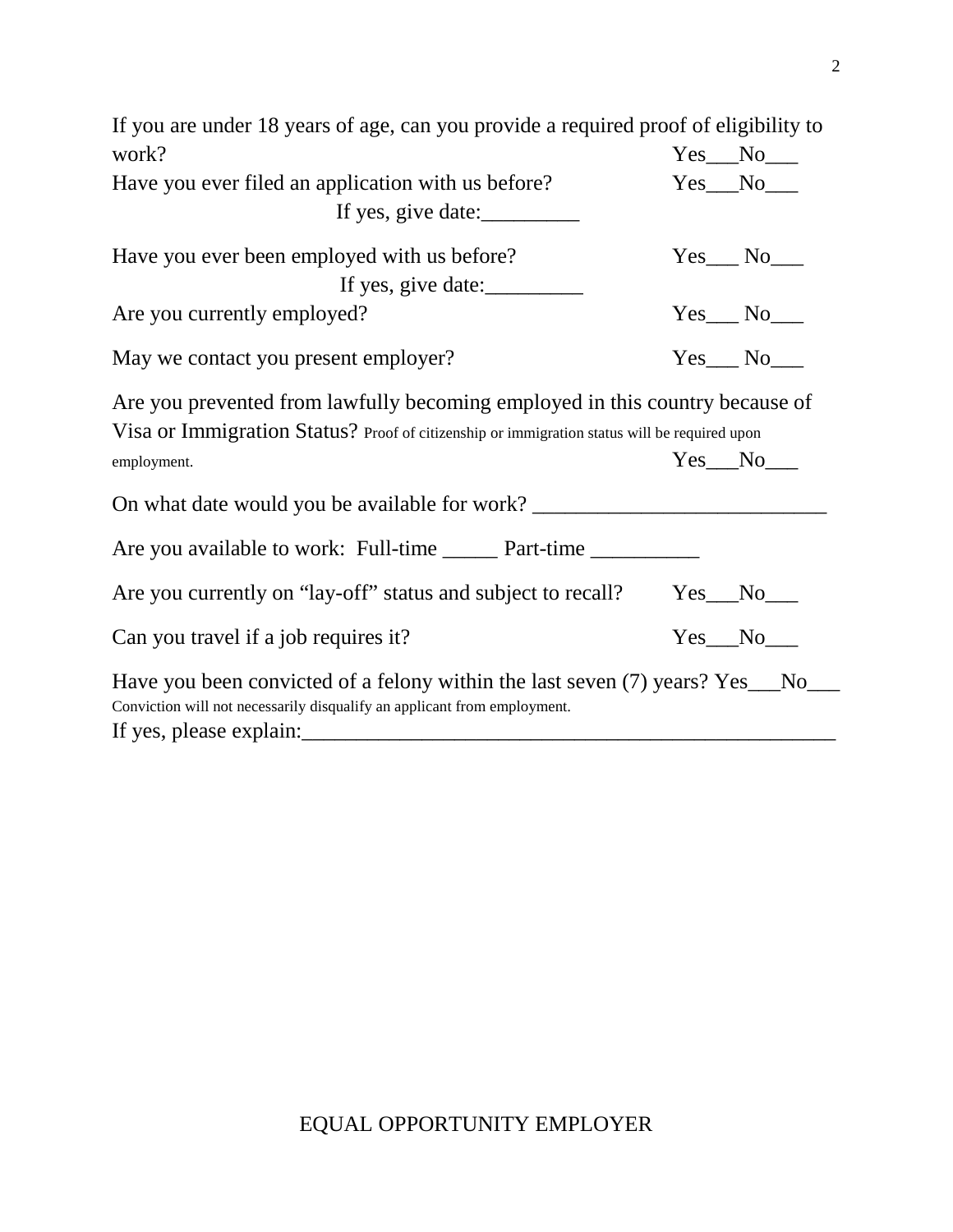# **EDUCATION**

|               | Name and   | Course of | Years     | Diploma |
|---------------|------------|-----------|-----------|---------|
|               | Address of | Study     | Completed | Degree  |
|               | School     |           |           |         |
| Elementary    |            |           |           |         |
| School        |            |           |           |         |
| High School   |            |           |           |         |
|               |            |           |           |         |
| Undergraduate |            |           |           |         |
| College       |            |           |           |         |
| Graduate      |            |           |           |         |
| Professional  |            |           |           |         |
|               |            |           |           |         |
| Other         |            |           |           |         |
| (Specify)     |            |           |           |         |

| Indicate any foreign languages you can speak, read and/or write: |               |      |             |
|------------------------------------------------------------------|---------------|------|-------------|
|                                                                  | <b>FLUENT</b> | GOOD | <b>FAIR</b> |
| <b>SPEAK</b>                                                     |               |      |             |
| <b>READ</b>                                                      |               |      |             |
| <b>WRITE</b>                                                     |               |      |             |

| Describe any specialized training, apprenticeship, skills and extra-curricular |  |
|--------------------------------------------------------------------------------|--|
| activities.                                                                    |  |

Describe any job-related training received in the United States military.

# EQUAL OPPORTUNITY EMPLOYER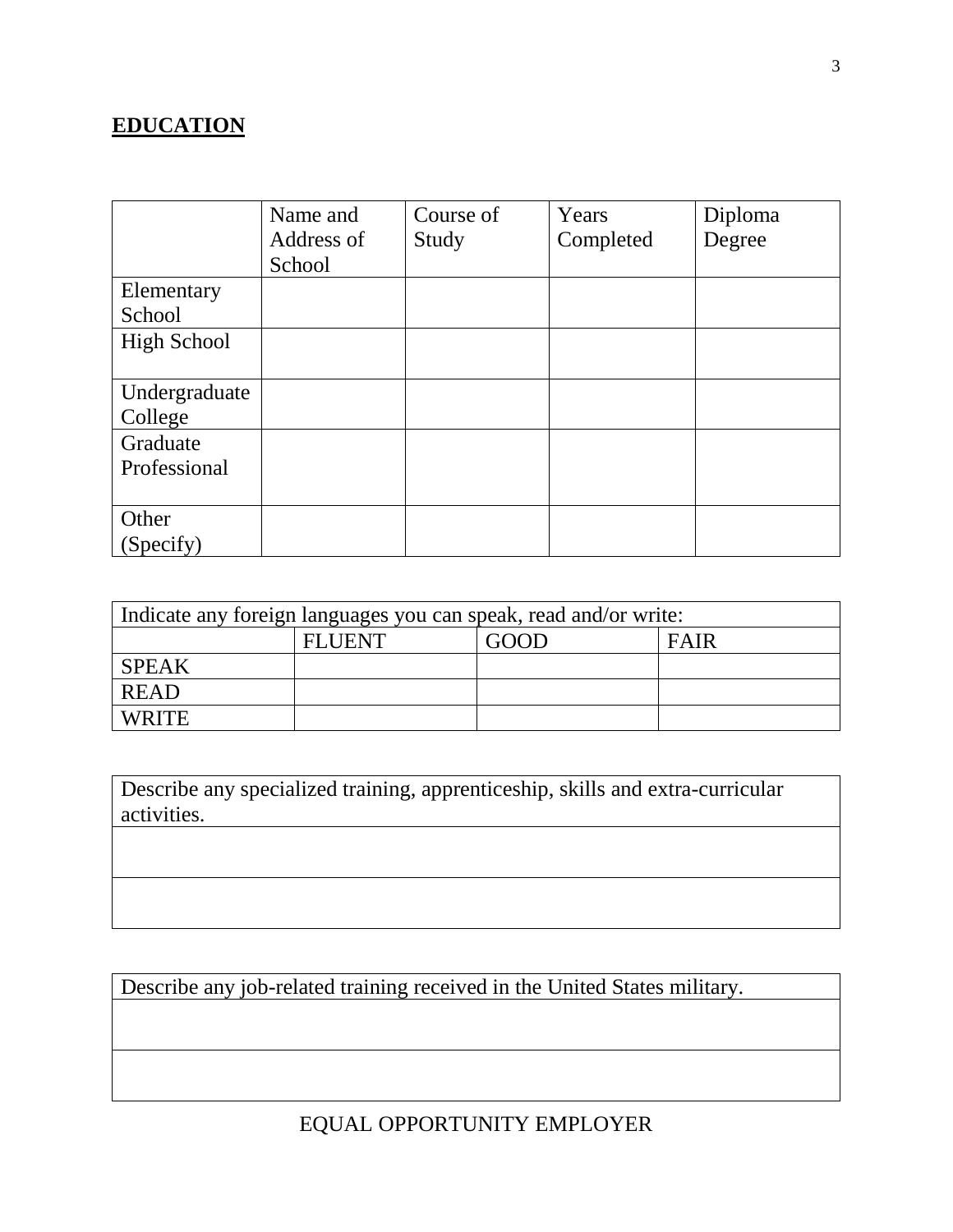### **EMPLOYMENT EXPERIENCE**

Start with your present or last job. Include any job-related military service assignments and volunteer activities. You may exclude organization which indicated race, color, religion, gender, national origin, disabilities or other protected status.

| Employer           | Dates Employed        | <b>Duties Performed</b> |
|--------------------|-----------------------|-------------------------|
| Address            | To:<br>From:          |                         |
| Telephone          | Hourly Rate/Salary    |                         |
|                    | Starting:<br>Ending:  |                         |
| Job Title          | Immediate Supervisor: |                         |
| Reason for Leaving |                       |                         |
| Employer           | Dates Employed        | <b>Duties Performed</b> |
|                    |                       |                         |
| Address            | To:<br>From:          |                         |
| Telephone          | Hourly Rate/Salary    |                         |
|                    | Starting:<br>Ending:  |                         |
| Job Title          | Immediate Supervisor: |                         |
| Reason for Leaving |                       |                         |
|                    |                       |                         |
| Employer           | Dates Employed        | <b>Duties Performed</b> |
| Address            | From:<br>To:          |                         |
| Telephone          | Hourly Rate/Salary    |                         |
|                    | Starting:<br>Ending:  |                         |
| Job Title          | Immediate Supervisor: |                         |
| Reason for Leaving |                       |                         |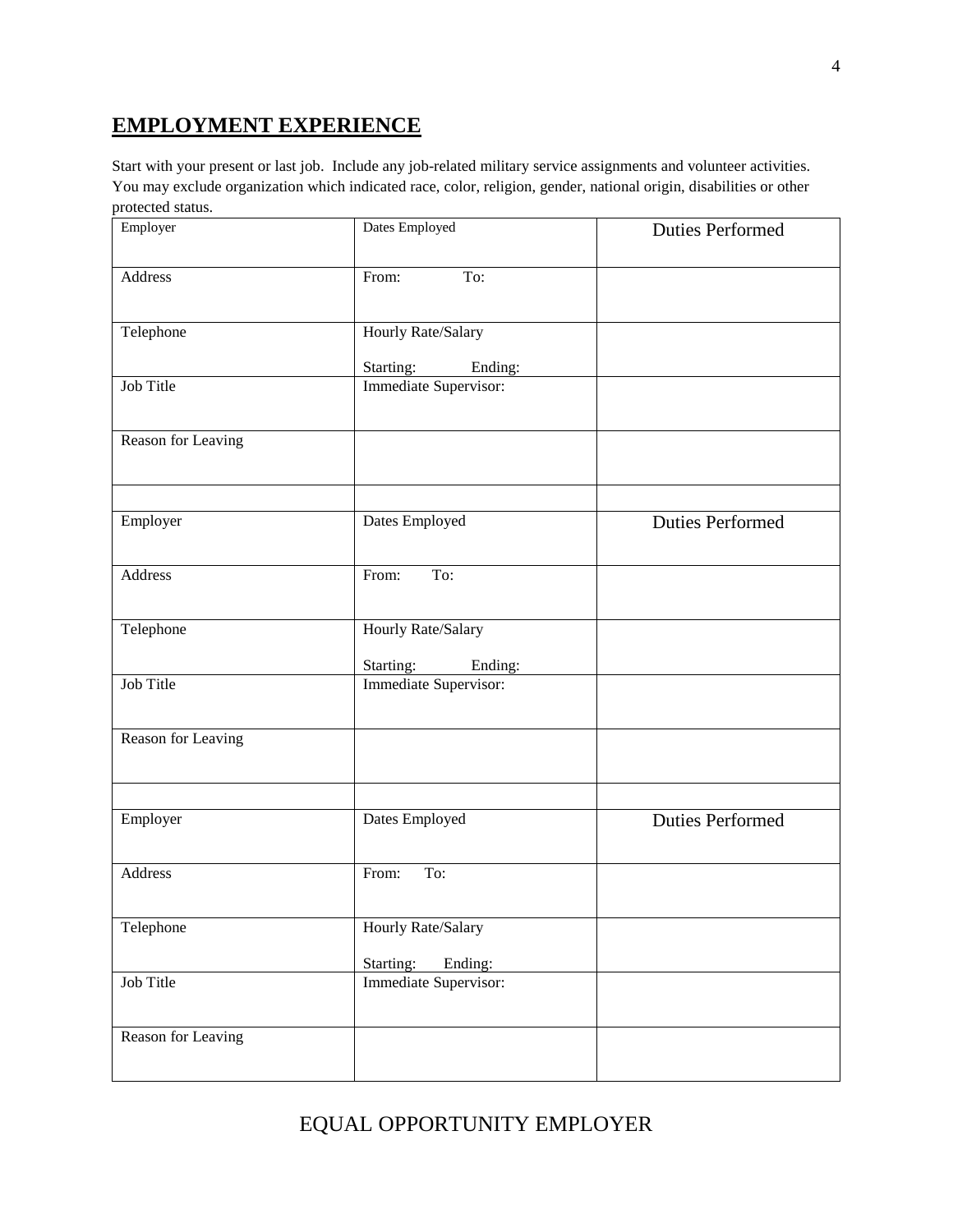If you need additional space, please continue on a separate sheet of paper.

List professional, trade, business or civic activities and offices held. You may exclude memberships which would reveal gender, race, religion, national origin, age, ancestry, disability or other protected status:

\_\_\_\_\_\_\_\_\_\_\_\_\_\_\_\_\_\_\_\_\_\_\_\_\_\_\_\_\_\_\_\_\_\_\_\_\_\_\_\_\_\_\_\_\_\_\_\_\_\_\_\_\_\_\_\_\_\_\_\_\_\_\_\_\_

\_\_\_\_\_\_\_\_\_\_\_\_\_\_\_\_\_\_\_\_\_\_\_\_\_\_\_\_\_\_\_\_\_\_\_\_\_\_\_\_\_\_\_\_\_\_\_\_\_\_\_\_\_\_\_\_\_\_\_\_\_\_\_\_\_

\_\_\_\_\_\_\_\_\_\_\_\_\_\_\_\_\_\_\_\_\_\_\_\_\_\_\_\_\_\_\_\_\_\_\_\_\_\_\_\_\_\_\_\_\_\_\_\_\_\_\_\_\_\_\_\_\_\_\_\_\_\_\_\_\_

\_\_\_\_\_\_\_\_\_\_\_\_\_\_\_\_\_\_\_\_\_\_\_\_\_\_\_\_\_\_\_\_\_\_\_\_\_\_\_\_\_\_\_\_\_\_\_\_\_\_\_\_\_\_\_\_\_\_\_\_\_\_\_\_\_

\_\_\_\_\_\_\_\_\_\_\_\_\_\_\_\_\_\_\_\_\_\_\_\_\_\_\_\_\_\_\_\_\_\_\_\_\_\_\_\_\_\_\_\_\_\_\_\_\_\_\_\_\_\_\_\_\_\_\_\_\_\_\_\_\_

\_\_\_\_\_\_\_\_\_\_\_\_\_\_\_\_\_\_\_\_\_\_\_\_\_\_\_\_\_\_\_\_\_\_\_\_\_\_\_\_\_\_\_\_\_\_\_\_\_\_\_\_\_\_\_\_\_\_\_\_\_\_\_\_\_

Other Qualifications Summarize special job-related skills and qualifications acquired from employment or other experience.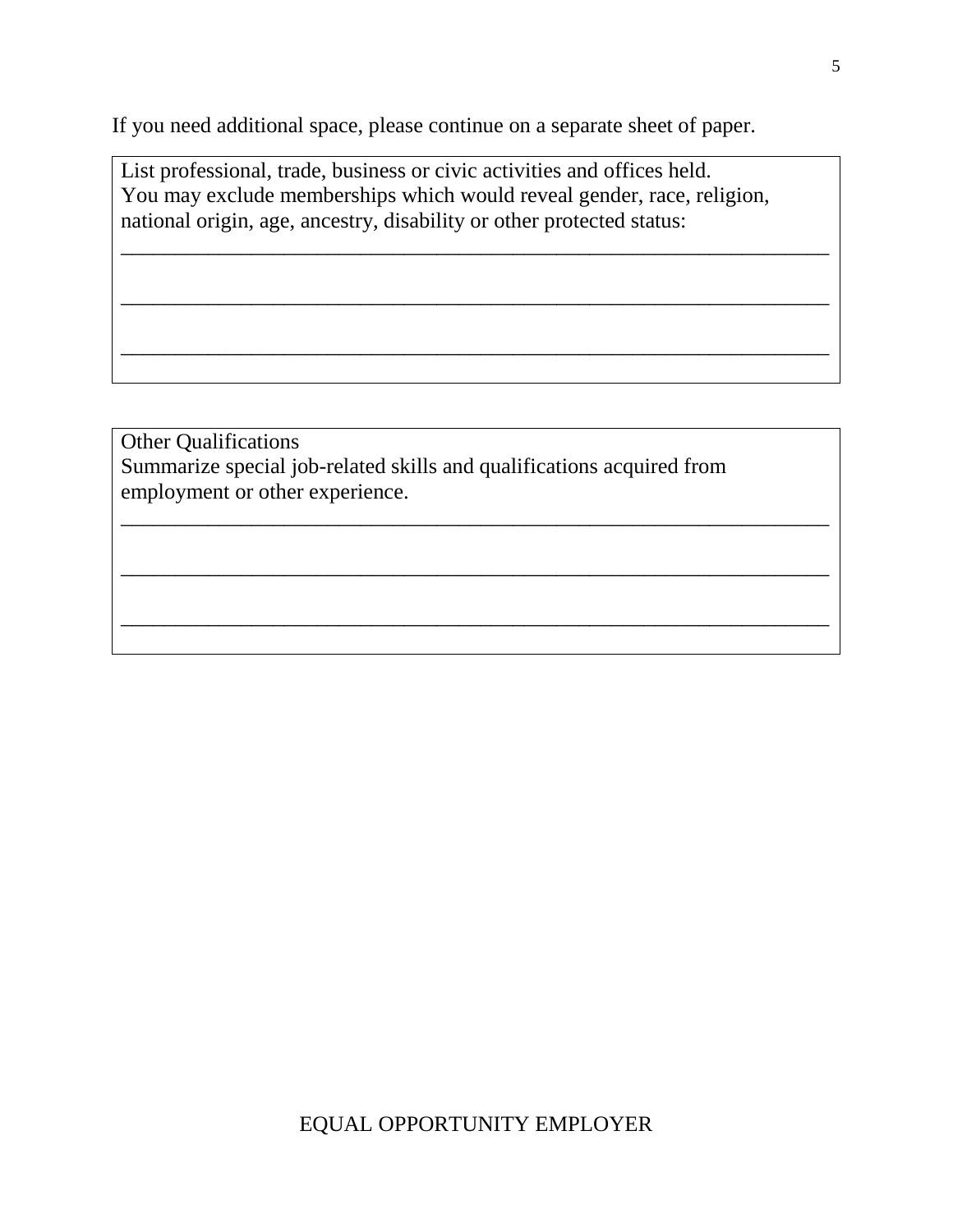#### Applicant's Statement

I certify that answers given herein are true and complete to the best of my knowledge. I authorize investigation of all statements contained in this application for employment as may be necessary in arriving at an employment decision.

This application for employment shall be considered active for a period of time not to exceed ninety (90) days. Any applicant wishing to be considered for employment beyond this time period should inquire as to whether or not applications are being accepted at that time.

I hereby understand and acknowledge that, unless otherwise defined by applicable law, any employment relationship with this organization is of an "at will" nature, which means that the Employee may resign at any time and the Employer may discharge Employee at any time with or without cause. It is further understood that this "at will" employment relationship may not be changed by any written document or by conduct unless such change is specifically acknowledged in writing by an authorized executive of this organization.

In the event of employment, I understand that false or misleading information given in my application or interview may result in discharge. I understand, also that I am required to abide by all rules and regulations of the employer.

\_\_\_\_\_\_\_\_\_\_\_\_\_\_\_\_\_\_\_\_\_\_\_\_\_\_\_\_\_ \_\_\_\_\_\_\_\_\_\_\_\_\_\_\_

Signature of Applicant Date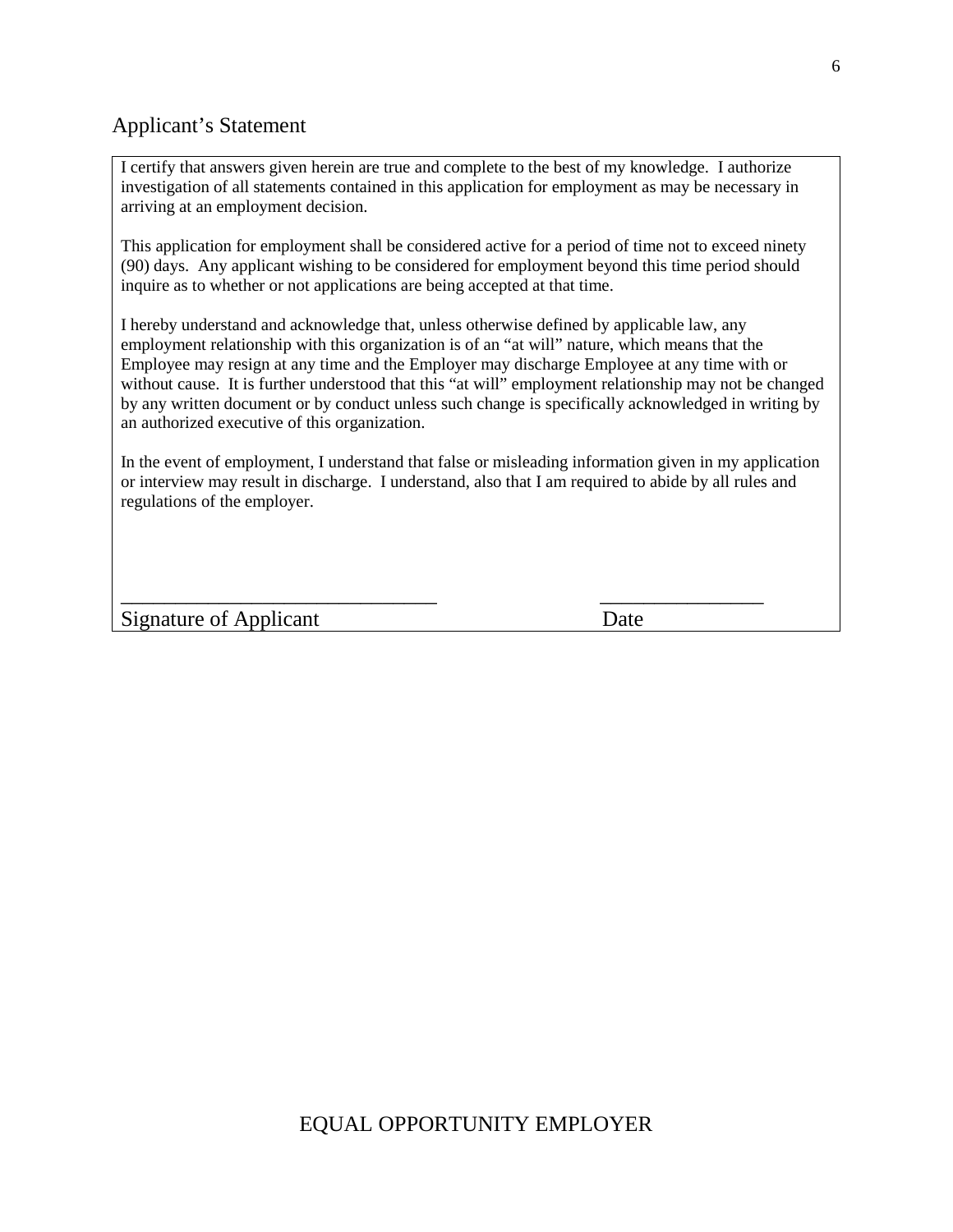#### **AUTHORIZATION FOR RELEASE OF PERSONAL INFORMATION**

I, \_\_\_\_\_\_\_\_\_\_\_\_\_\_\_\_\_\_\_\_\_\_\_\_\_\_\_\_\_\_\_\_\_\_\_\_\_\_\_\_\_\_\_\_\_\_, do hereby authorize full release and disclosure of any and all records concerning myself to the CORPORATION OF SHEPHERDSTOWN, and its appointed agent(s), whether said records are public, private, or confidential in nature.

The intent of this authorization is to give my consent for full and complete disclosure of educational institutions, financial or credit institution (including records of deposits, withdrawals, and balances of checking and savings accounts and loans); records of commercial or retail credit agencies (including credit ratings); medical and psychiatric treatments and consultations; hospitals; clinics; private practitioners; U.S. Armed Forces clinics and hospitals; U. S. Veterans Administration; public utility companies; employment and pre-employment records (including any and all background investigations, efficiency ratings, complaints or grievances against me, and salary records); any other financial statements and records, wherever filed; records of complaints, arrests, trial and/or convictions for alleged or actual violations of the law (including criminal and traffic records, complaints of a civil nature made by or against me and to include records and recollections of attorney or other counsel, whether representing me or others, in any case I presently have, or had an interest).

The total intent of this authorization is to provide full and free access to my background history for the specific purpose of pursuing a background investigation which may provide pertinent data for the CORPORATION OF SHEPHERDSTOWN, to consider in determining my suitability for employment and the sources of information enumerated above is not intended to deny access records not specifically identified.

I understand that any information obtained during this investigation may be released by the CORPORATION OF SHEPHERDSTOWN to professional offices/individuals outside of the Department, who are involved in the hiring process (i.e. Polygraph Operators, Psychological Evaluators, Medical Professionals). All such information shall be held in the strictest confidence and will not be released to other parties, without the expressed approval of the Police Chief or his/her designee.